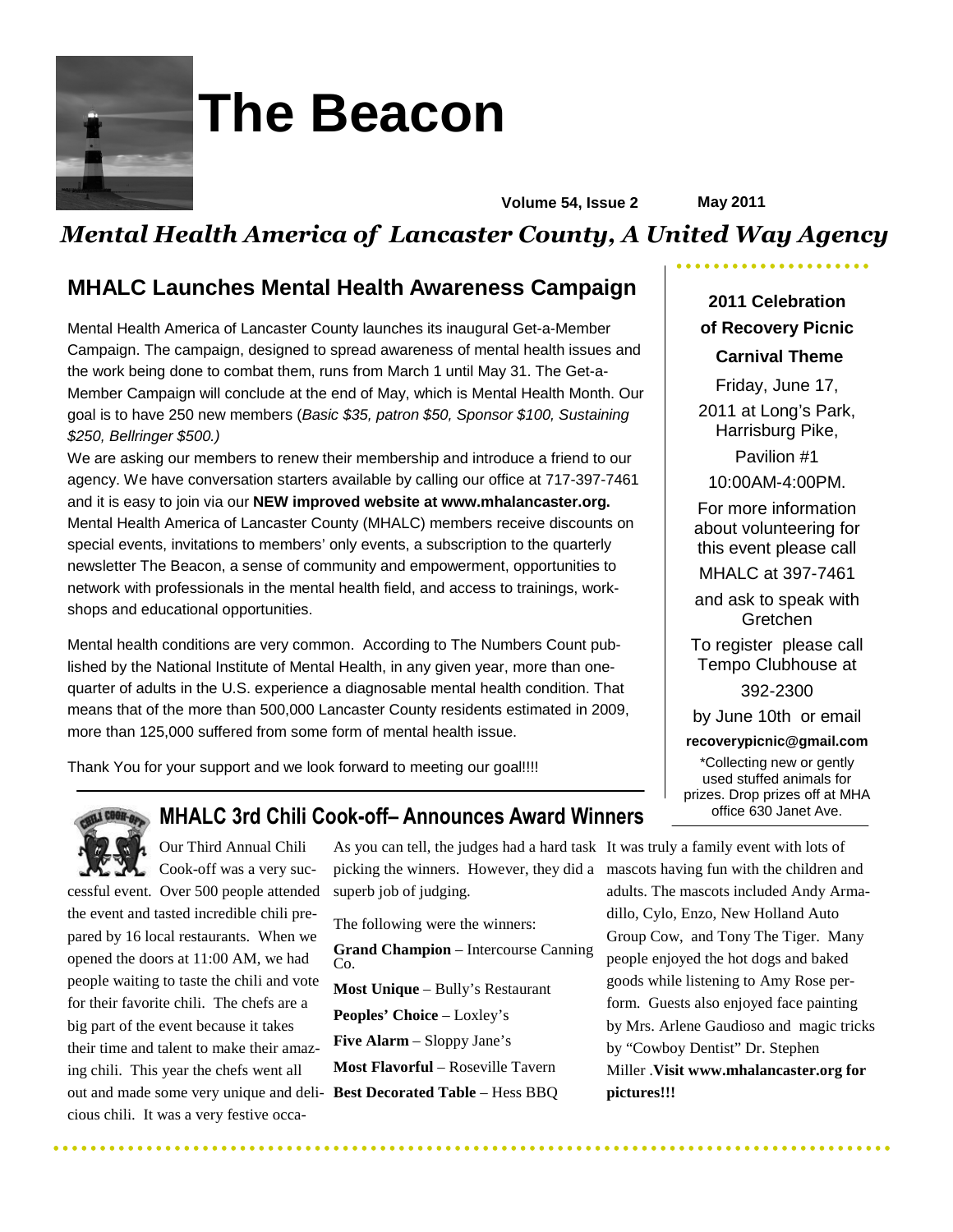# **MHALC Spotlight: Gretchen Gaudioso Client/Family Advocate**

**Family**: Arlene and Lou (parents) Gwen (sister) Kody (fiancé) Newt and Logan (dogs)

**Education**: Graduated locally from Hempfield High School and received my BA in Psychology from West Virginia University.

**Professional Background**: I have worked at MHA for 13 years, before that I worked at a summer program for pregnant and parenting teens.

**What led you to MHA?** I was working at Houlihan's as a waitress and Mary Steffy, Executive Director, came in with one of my long time family friends and former boss Trudy Brandt. We got to talking and I had an interview set up for the next week. After being interviewed Mary thought that I was a good candidate for the Advocate position.

**Biggest accomplishment at MHA:** I would say the development of the program that I take into the local high schools. The program titled "The Realities of Mental Illness" is where we talk to teenagers about depression, suicide, and other mental illnesses to let them know that it is an illness and it is treatable. It is so important to educate teenagers about this and the feedback that we get from the kids is amazing.

**One of my favorite quotes:** DANCE as though no one is watching you, LOVE as though you have never been hurt before, SING as though no one can hear you, LIVE as though heaven is on earth.

**When I was a child, I wanted to be:** a wide receiver for Terry Bradshaw

**Morning person or night owl?** NIGHT OWL

**I am inspired by:** the individuals that I work with that fight every day for their recovery.

**Something I find challenging: Getting** the little white ball into the hole that has a flag sticking out of it!!

**I never leave home without:** my iPhone, I am seriously lost without it.

**What has been the most embarrassing incident in your life?** While in college I was at an ice hockey game and was picked to go on the ice to try to win a prize. I had to shoot a puck from center ice to the net that had a board in front of it with a small opening. I stood on the small piece of carpet provided to me and I took a wide stance and pulled back the stick. Unfortunately when I took the wider stance I stepped off of the carpet and during my shot I slipped and fell smack on the ice in front of the whole crowd. If that wasn't bad enough I felt a slight breeze as I was walking (slowly) off the ice and realized that I had split my jeans.

**My culinary specialty:** My mother is a terrific cook and an even better baker (we call her Martha Stewart). Fortunately for me and Kody she has taught me how to make many delicious recipes. I think my best is my Italian Wedding Soup. My father has even admitted that it's better than moms! Unfortunately I am NOT a very good baker. Last year for Mother's Day I tried to make a pretty red angel food cake. Well it turned out to be a puke green color with huge cater holes and it tasted like paper. I think mom knows that I'm not a good baker cause when I brought the awful angel food cake over she whipped out one that she bought at the store as a "just in case".

**Favorite movie(s):** Grease, Major League, Elf, Step Brothers, Groundhog Day, Old School, and more.

**Greatest fear:** I think I watched Jaws too much when I was a kid because I have a strange fear of sharks. I am afraid of sharks in the ocean, in the bay, in swimming pools, etc...

**Favorite sports team:** Phillies, Flyers, Eagles, WVU football and basketball, and Hospice softball team.

**Who would you go on a dream date with?** Well of course Kody, but if we

weren't together it would be Justin Timberlake, Jimmy Fallon, or Cliffy Lee.

**Awards you have won:** I won the Volunteer of the Year award from the Junior League of Lancaster when I was a senior in high school. At the time I was a little embarrassed because I thought it was kind of dorky, but looking back I am proud. It was also the first time I received a collect call from prison as my picture was in the paper and a prisoner called me. My father did not accept the call.

**Two happiest days of my life so far:** The day that Kody proposed (so sweet) to me and when the Phillies won the World Series in 2008, the parade was incredible!!

**What is one of your favorite childhood memories?** Every year my family and another family would go on vacation to the beach at Kiawah Island, SC. We would be on the beach from early AM until evening every day, and then go back to the house make dinner and play games. We always had so much fun being together, playing on the beach, swimming in the pools, participating in talent shows, and running zigzag away from the alligators.

**If someone gave you unlimited access to money to shop for, what would you buy?** A big house with a big yard and pool, everything in Ikea, a convertible, and a HUGE check to MHA!

**Do you get any recurrent dreams?**  Right now it is nightmares about my upcoming wedding. In my last one we were at the wedding location nothing was done, my dress went to mid-calf, and we forgot to buy rings so we had to use the rings from the caps from 2 Litter bottles of coke.

**What are looking forward to most about your wedding?** We are doing a "first look" where we will be alone (with the photographer) and see each other before the ceremony; I think it's going to be very intimate and romantic and a good time for us to take a breath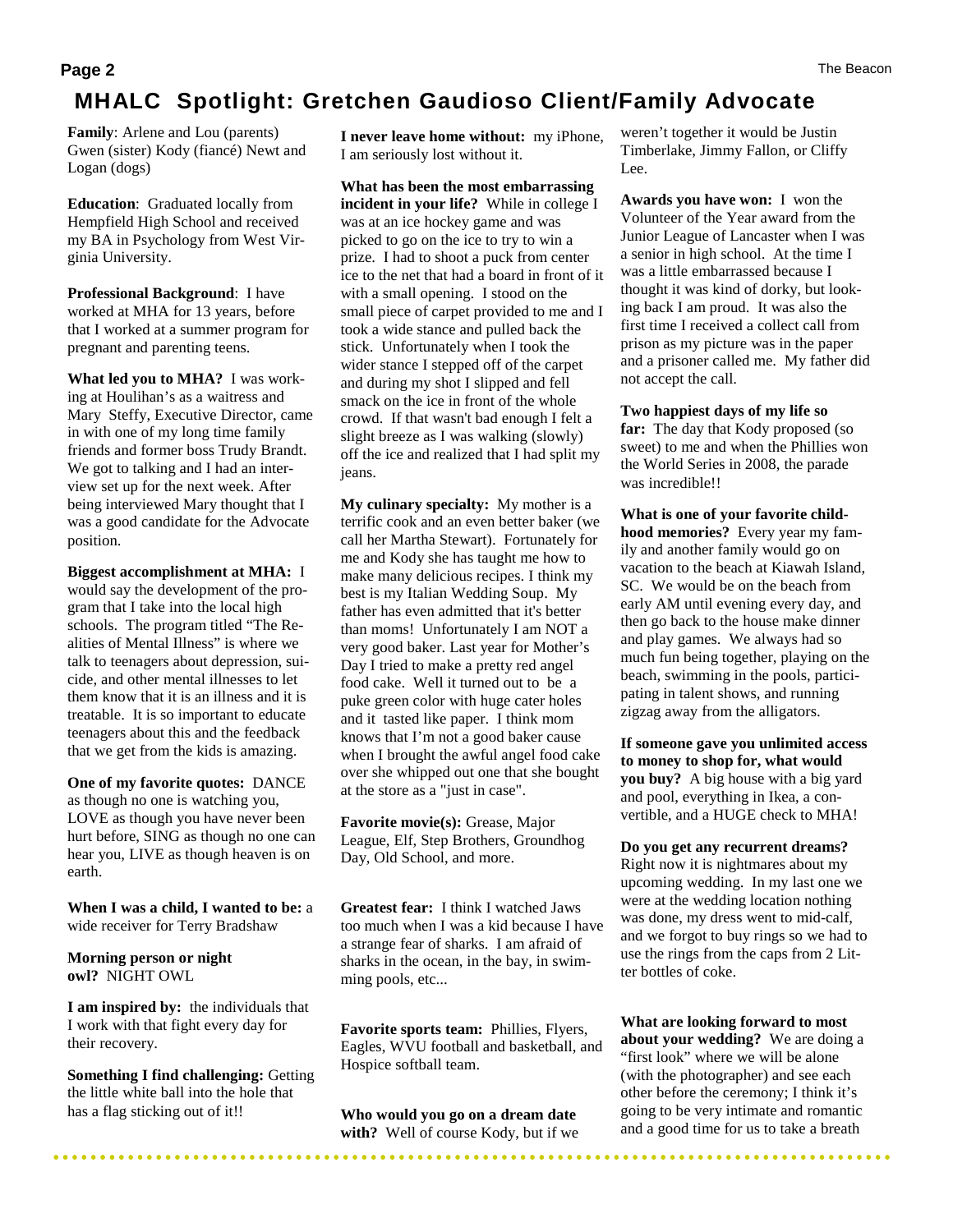#### Confronting Your Demons by Juliana Armold, Peer Educator

As I speak with the patients at the hospi-two nieces that I lost to a triple murder tals, I try to impress them about the importance of dealing with life's baggage. As a survivor of multiple traumas I know

all too well the places my memories will take me. Depression and anger were a way of life for many years. Therapy is not a four week process, it can take years. It is a very important part of my recovery, without it I could easily let my past suck me



dlelight vigil in memory of my sister and

suicide. As I had just finished working through the abuse of my childhood, I was then confronted with this tragic loss. It's

> been almost 11 years and I attended many vigils. A woman spoke last night in front of the survivors; she said every year she looks for the woman who lost her sister and her two babies. We don't know each other's names however we can tell the story of each other's

back down. Last night I attended a can-loss. I also look forward to seeing her each year. We watch each other grow from

year to year. Medications help with mental illness but as our keynote speaker said last night, it shouldn't be what's ngng with you we're asked, but rather what has happened to you? I have not met anyone in a mental health unit with a good self esteem. So many have losses, history of abuse, divorce; whatever the difficult situation, we must confront it in order to heal, to become well.

# Dips in the Road by Greg Amos, MHA Board Member

Nobody's road is straight, smoothly paved and level all the time. Of course, some people's roads are more hazardous than others'.

I'm bipolar and that means my road is hilly – roller coaster hilly. But lately, I've been driving through flatlands. Imagine the Painted Dessert in Arizona with its innumerable shades of brown and pretty dessert flowers.



Three months ago I was fired from a job I struggled to maintain. My performance was inconsistent at best and had been steadily deteriorating over the previous year. All involved knew what was coming. I didn't want to quit because that was my livelihood, my career. I was supposed to be good at this and enjoying it! Instead I was emotionally stressed, getting physically sick, depressed and worried. Even if I managed to improve my performance, I'd then be doing well in a job I no longer liked nor wanted.

Sometimes getting fired is a blessing. My road leveled. The driving became easy.

I began receiving unemployment, filed to restart disability and began to reassess what I wanted to do and my professional capabilities. I was in a good state of mind to perform this reassessment: not

manic, thinking I could do everything and anything, neither depressed, thinking I was incapable and useless.

Then I hit a dip in the road.

Disability was months away from restarting and I received a notice that my unemployment benefits were being held. Immediately, I assumed that my former employer had contested my eligibility. I could appeal the decision, but it would take weeks for a resolution (that might not be in my

favor). Making the \$20 I had in my pocket last that long would be tough.

I had a difficult weekend. I canceled planned social activities and slipped into depression. Because I was depressed, neither could I work on my reassessment nor any of the projects I envisioned to get me off public support.

Tuesday of the following week, Unemployment called. They needed the name and address for a second employer for which I had done a few temp assignments. Once they had that information, my benefits would be released. That's it? Really?!

#### The road leveled.

The only thing that had caused it to dip was my perception of a problem. Then because I'm bipolar, my perceptions tend to amplify my responses – positively and negatively, i.e. hypomania and depression.

. . . . . . . . . . . . . . . . . .

That week I learned a useful technique to help manage my bipolar disorder: just keep driving. The road is never always straight, smooth and level. There will be hills to drive up and down, there will be construction and obstacles to navigate. Sometimes I'll be driving at night (note to self: turn on headlights).

How my car drives depends as much on my driving ability and the operating condition of the car, as it does on the road over which I'm driving.

When my front wheels hit the dip, I didn't slam on the brakes and stop driving – Definite no  $no$  – although I did slow down to a crawl. I drove through. The back wheels dipped and the road was level again.

The only way I'm going to reach my final destination is to keep driving, no matter the road condition, shape the car's in, or my driving skills. A map can help me find better roads, a mechanic can help me keep my car in tip-top working condition and I can always improve my driving ability.

Just keep driving.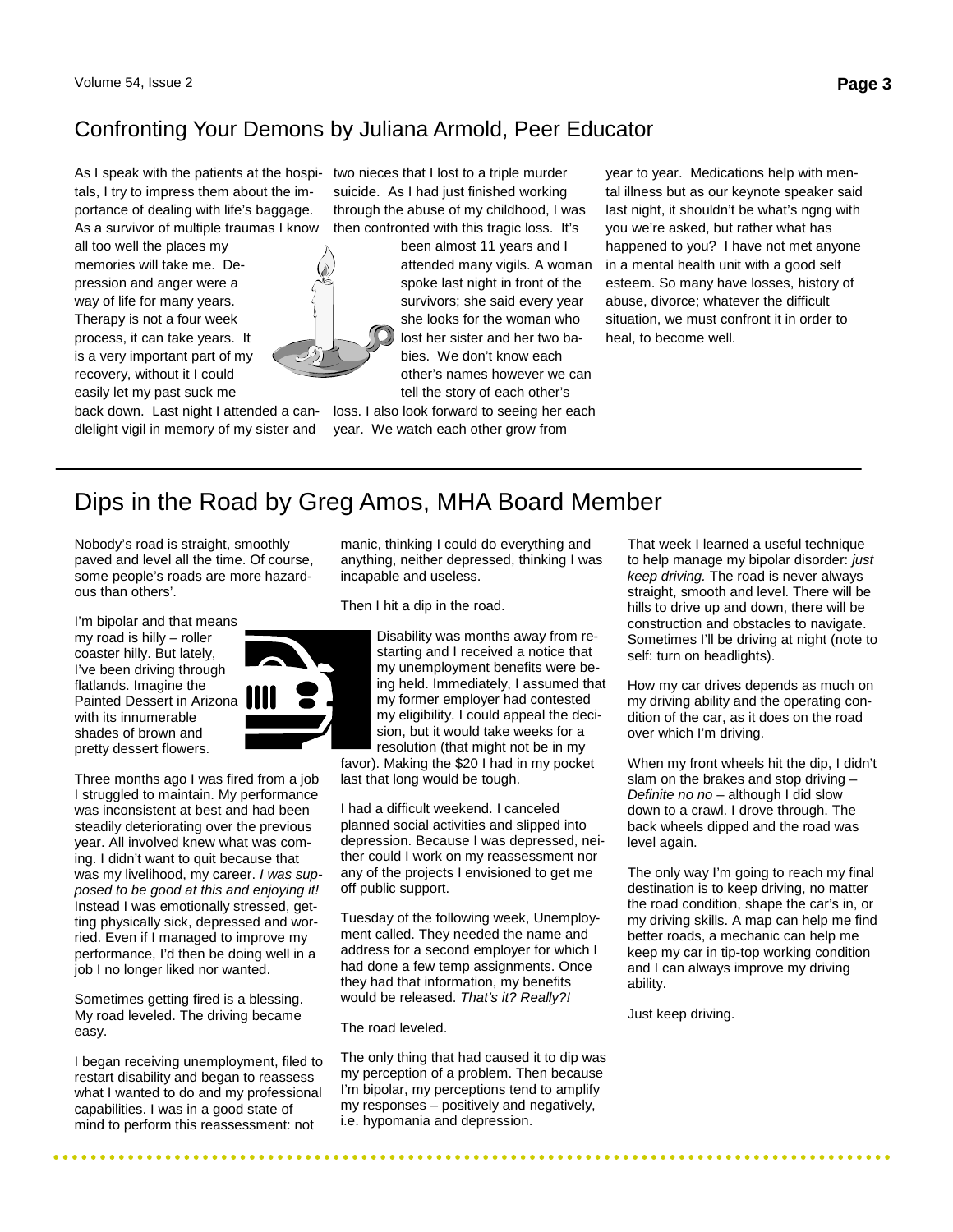

630 Janet Avenue

Lancaster, PA 17601-4585

Address Service Requested

NON PROFIT ORG. U.S. POSTAGE PAID PERMIT NO. 1270

**Compeer Art Auction Friday , May 20, 2011** 



**Come out Friday evening to** 

**Mulberry Art Studio, 21 N. Mulberry St., Lancaster Preview art at 6pm** 

**Auction begins at 7pm Entertainment and light refreshments provided.** Artist Michael Tymon will be painting during the auction and his original piece of art will be auctioned that night. To view pieces visit Compeer's website

**www.compeerlancaster.org**

#### **Anger Workshop**

Do people push your buttons and make life tough for you? Does your anger create problems? Do others tell you that you have an anger problem, even when you

think you do not? Would you like to use your anger effectively? Want to know the underlying causes and



resolve those issues? If you answered yes to any of those questions, this workshop is for you Wednesday, May 18, 2011 from 6:00 – 9:00 PM in Room B-103 at 630 Janet Avenue, Cost \$25 per person. Call 397-7461 to register, or with questions.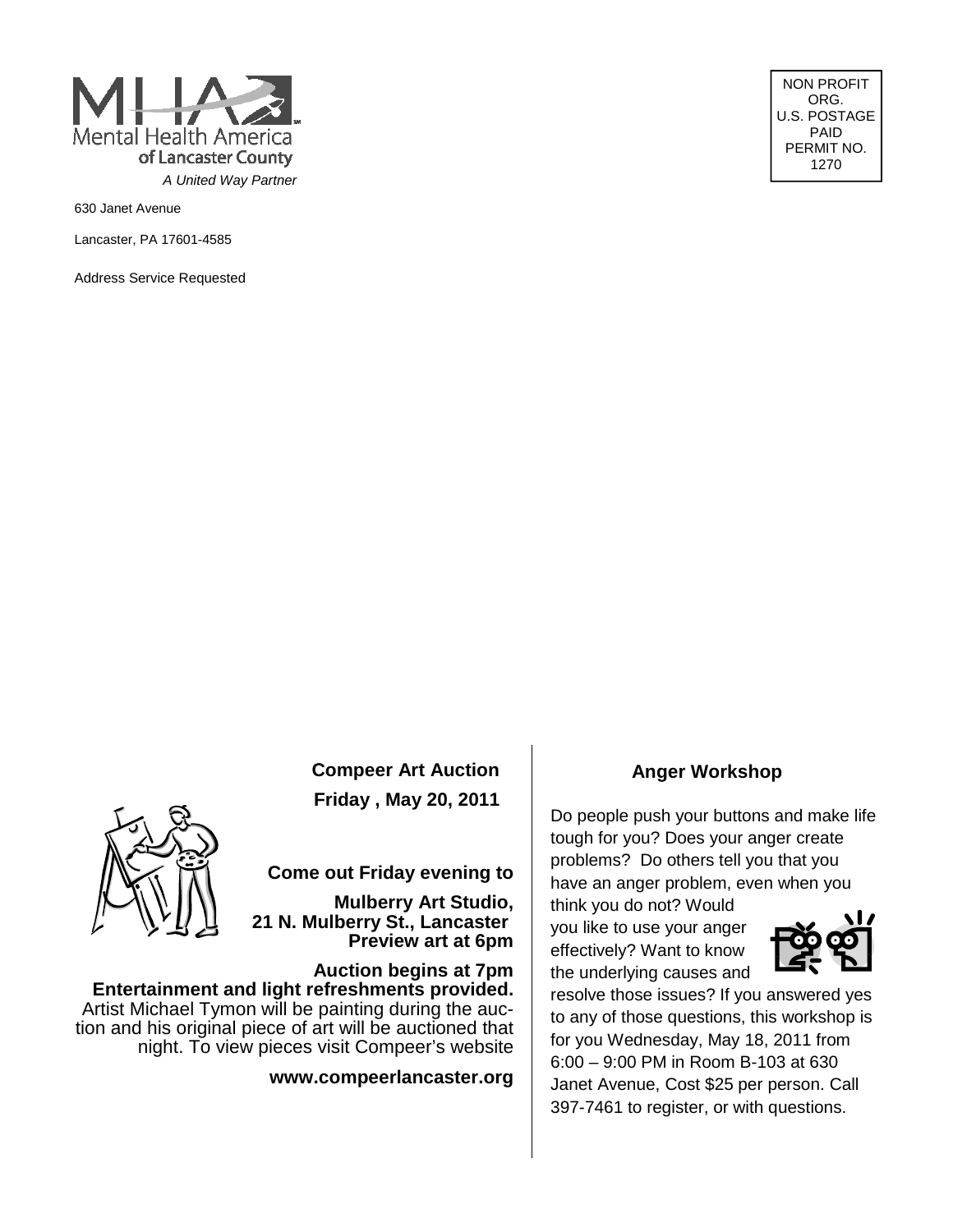# **Mental Health America of Lancaster County**

**Needs your vote on** 

**Saturday, May 14, 2011** 

**From 10 a.m. – 4 p.m.** 

**Lancaster Farm & Home Center** 



# 2011 Businesses That Care Expo

# **E G Stoltzfus, Jr. INC**

# **is sponsoring our participation in the**

- The Expo will be a format for **MHA** to tell the community our story and publicize our mission.
- $\overline{\bullet}$  Four \$2,000 prizes will be awarded to the not-for-profits with the highest number of votes. **Your vote will help us win!**
- $\bullet$  Two \$1,000 prizes will be awarded as wild-card drawings.
- The Expo will acquaint you with other Lancaster County not-forprofits as well as the businesses that support them.
- $\bullet$  The admission ticket to the Expo is a can of food or \$1 to benefit Lancaster area food banks or a pair of slightly used or new shoes to benefit Soles for Souls.

## **Please plan to tour the Expo and vote for Mental Health America!**